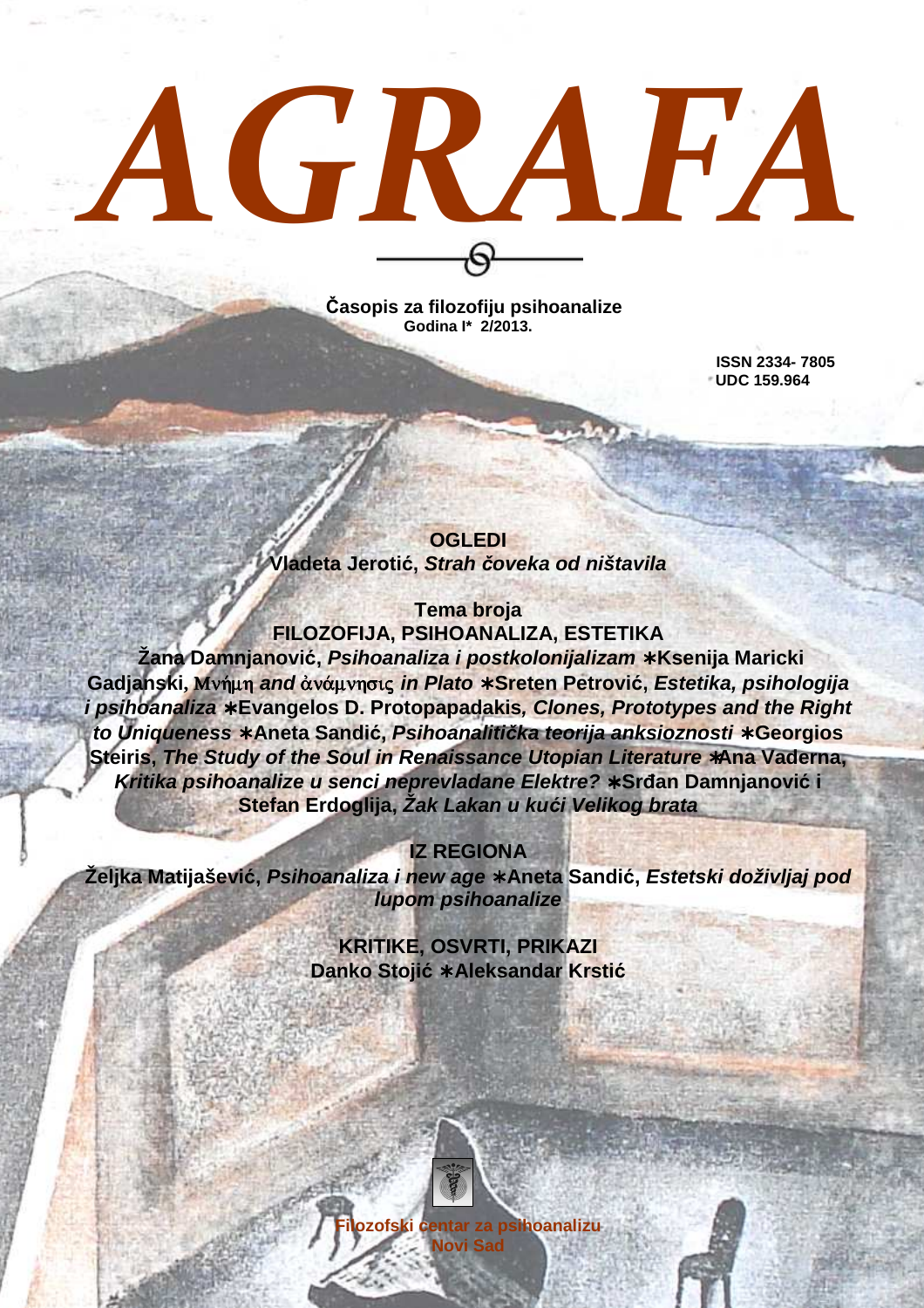*Agrafa*  Časopis za filozofiju psihoanalize

FILOZOFSKI CENTAR ZA PSIHOANALIZU Novi Sad Godina I\* 2/2013

<del>ල</del>-

*Agrafa*  Journal of philosophy of psychoanalysis

PHILOSOPHICAL CENTRE FOR PSYCHOANALYSIS Novi Sad Year I 2/2013

> www.cerip.edu.rs www.facebook.com/psihoanaliza.cerip

> > ISSN 2334 - 7805 UDC 159.964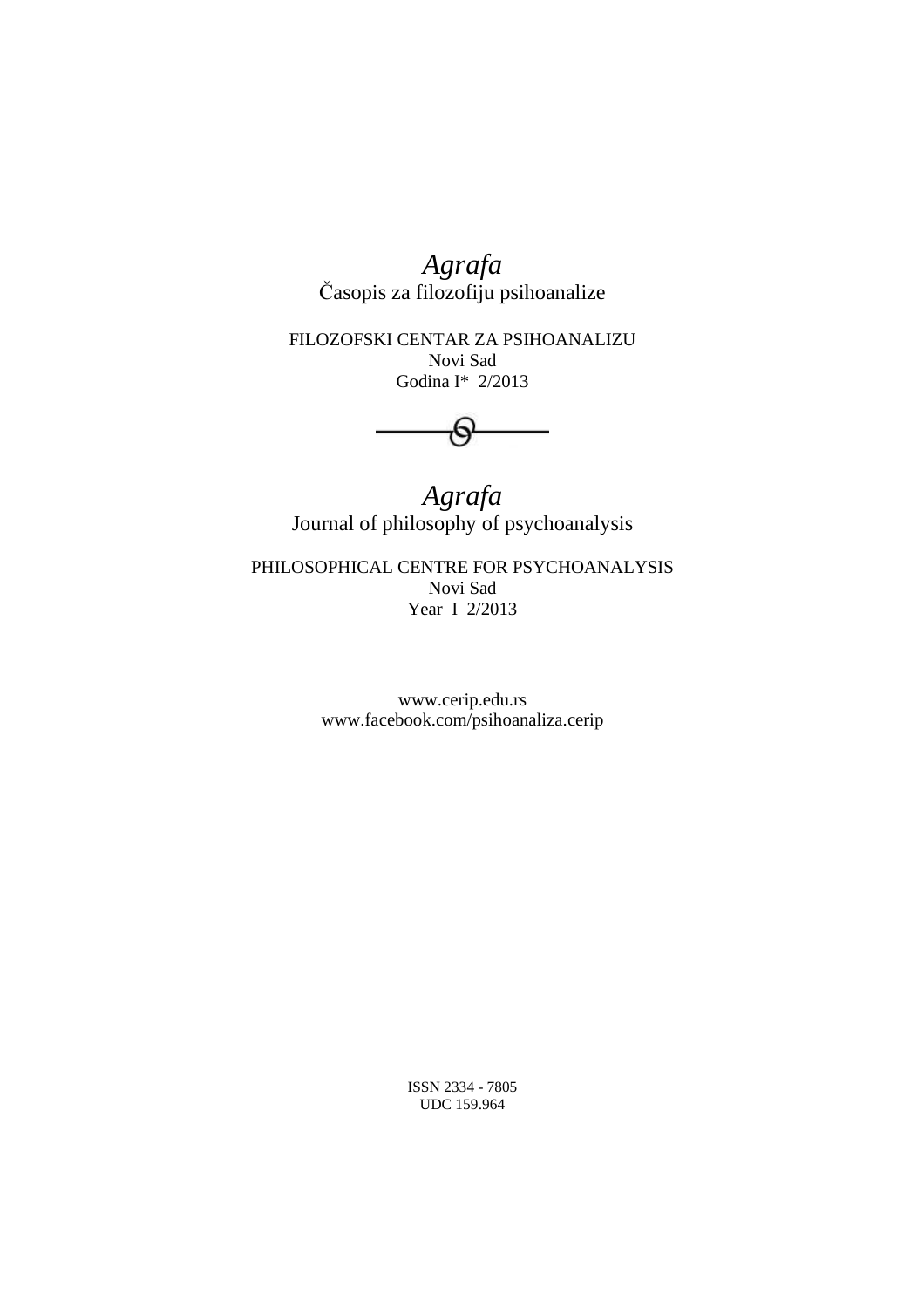### AGRAFA Časopis za filozofiju psihoanalize Journal of philosophy of psychoanalysis ISSN 2334 – 7805 UDC 159.964

# IZDAVAČ/PUBLISHER Filozofski centar za psihoanalizu Novi Sad

# GLAVNI I ODGOVORNI UREDNIK/EDITOR IN CHIEF Srđan Damnjanović

ZAMENIK GLAVNOG I ODGOVORNOG UREDNIKA/ASSISTANT TO EDITOR IN CHIEF Milan Popov

# UREĐIVAČKI ODBOR/EDITORIAL BOARD Damir Smiljanić (Novi Sad), Obrad Savić (Beograd), Aneta Sandić (Sarajevo), Evangelos D. Protopapadakis (Atina), Ana Vaderna (Novi Sad)

SEKRETAR/SECRETARY Jelena Mitrović

KORICE/COVERS Stojan Dimovski *Stubovi svetlosti na antičkom polju* 

# ŠTAMPA/ PRINT BY AMB Grafika Novi Sad

TIRAŽ/NUMBER OF COPIES PRINTED 500

# PISMO Latinično

FORMAT 16x23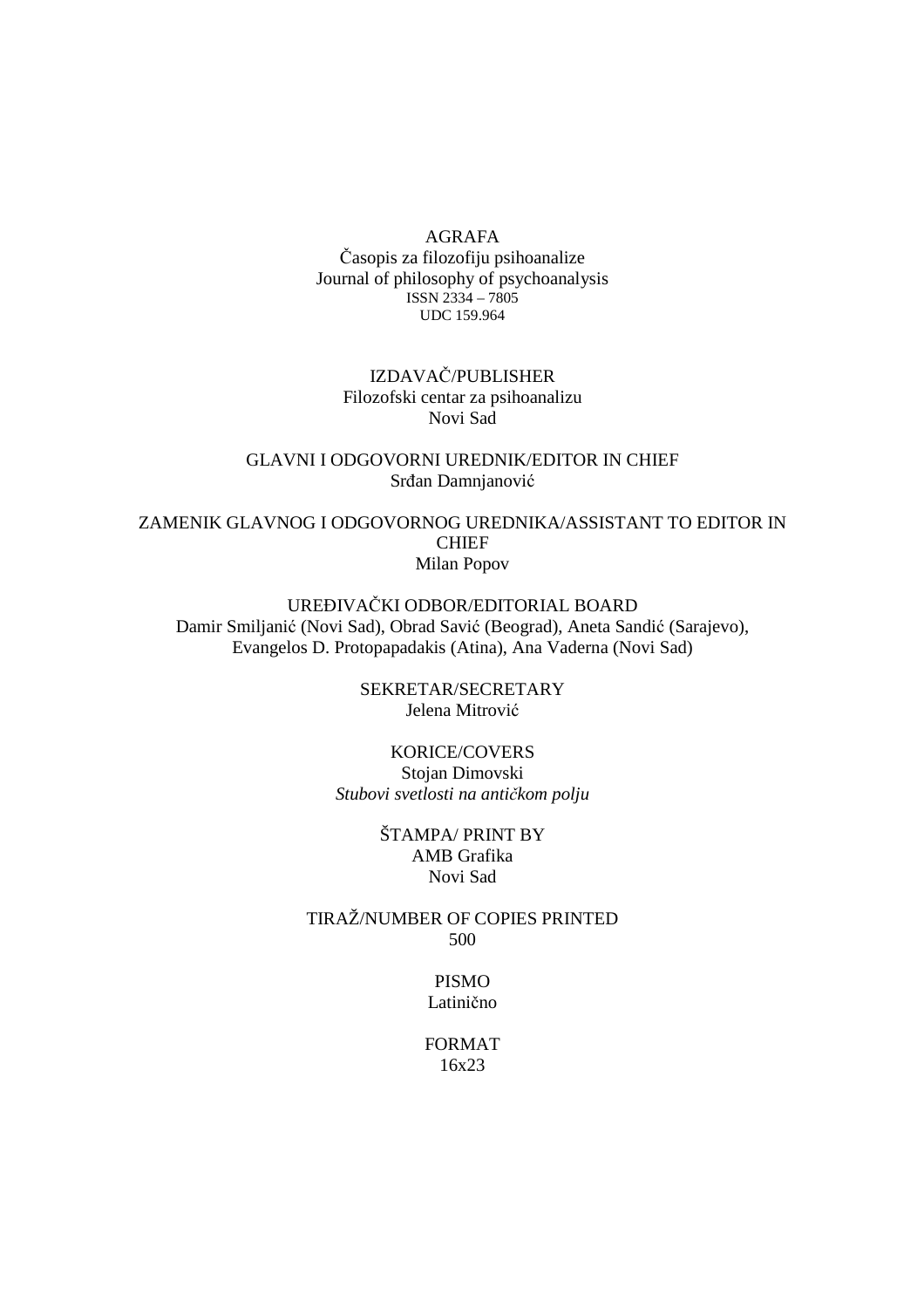# *Agrafa*

Časopis za filozofiju psihoanalize

Agrafa (franc. *agrafe*) znači kopča ili spona. Izdavač *Agrafe,* Filozofski centar za psihoanalizu, pored svoje osnovne delatnosti edukacije i promovisanja psihoanalize i filozofije, afirmiše vezu između različitih misaonih tokova: od kritičke teorije, postrukturalizma, postkolonijalizma, feminizma, do neurofilozofije i neuropsihoanalize. Drugi značenjski sloj pokriva grčka reč *agrafa*, što znači *nepisano*. Kontroverza oko Platonovog nepisanog učenja podstakla je hermeneutičku raspravu o pitanju prvenstva izmeñu govora i teksta. Druga kontroverza, ona o prvenstvu neizgovorenog, doprinela je nastanku klasične psihoanalitičke ideje o mehanizmu potiskivanja, a treća, koja ide u prilog prvenstva nesvesnog jezika, dovela je do uvažavanja postojanja zajedničkih, odnosno nadsubjektivnih struktura.



# SADRŽAJ

**OGLEDI** Vladeta Jerоtić, *Strah čoveka od ništavila* … 5

Tema broja

FILOZOFIJA, PSIHOANALIZA, ESTETIKA Žana Damnjanović, *Psihoanaliza i postkolonijalizam* … 8 Ksenija Maricki Gadjanski, Μνήμη *and* ἀνάμνησις *in Plato* ... 20 Sreten Petrović, *Estetika, psihologija i psihoanaliza* … 25 Evangelos D. Protopapadakis*, Clones, Prototypes and the Right to Uniqueness …* 40 Aneta Sandić, *Psihoanalitička teorija anksioznosti* ... 48 Georgios Steiris, *The Study of the Soul in Renaissance Utopian Literature* … 57 Ana Vaderna, *Kritika psihoanalize u senci neprevladane Elektre?*... 68 Srñan Damnjanović i Stefan Erdoglija, *Žak Lakan u kući Velikog brata* ... 77

IZ REGIONA

Željka Matijašević, *Psihoanaliza i new age* ... 94 Aneta Sandić, *Estetski doživljaj pod lupom psihoanalize* ... 104

# KRITIKE, OSVRTI, PRIKAZI

Danko Stojić, *Boje: bela* ... 110 Aleksandar Krstić, *Frojd izmeñu hermeneutike i scijentizma* (Milanko Govedarica, *Filozofija psihoanalize*) ... 113

Autori ... 116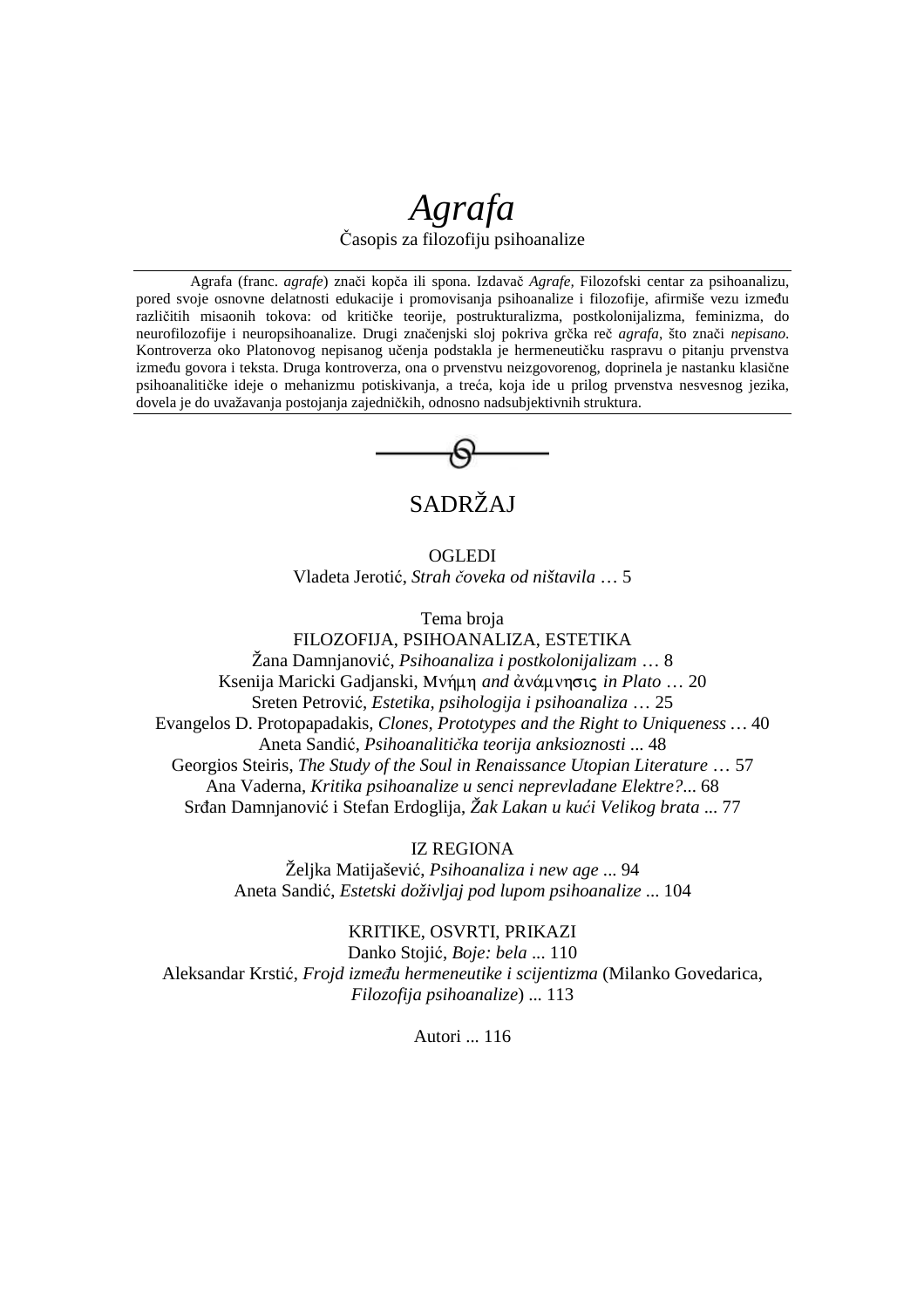# **CONTENTS**

ESSAYS Vladeta Jerоtić, *Fear of Nothingness* … 5

TOPIC OF THE ISSUE

PHILOSOPHY, PSYCHOANALYSIS, AESTHETICS Žana Damnjanović, *Postcolonialism and Psychoanalysis* ... 8 Ksenija Maricki Gadjanski, Μνήμη *and* ἀνάμνησις *in Plato* ... 20 Sreten Petrović, *Aesthetics, Psychology and Psychoanalysis* ... 25 Evangelos D. Protopapadakis*, Clones, Prototypes and the Right to Uniqueness* ... 40 Aneta Sandić, *Psychoanalytic Theory of Anxiety*... 48 Georgios Steiris, *The Study of the Soul in Renaissance Utopian Literature* ... 57 Ana Vaderna, *Criticism of Psychoanalysis in the Shadow of Unresolved Electra?* ... 68 Srđan Damnjanović and Stefan Erdoglija, Jacques Lacan in the Big Brother House ... 77

FROM THE REGION

Željka Matijašević, *Psychoanalysis and New Age*... 94 Aneta Sandić, *Aesthetic Experience Under the Magnifying Glass of Psychoanalysis*... 104

**CRITIQUE** 

Danko Stojić, *Colors: White* ... 110 Aleksandar Krstić*, Freud Between Hermeneutics and Scientism* (Milanko Govedarica, *Philosophy of Psychoanalysis*) ... 113

Authors 118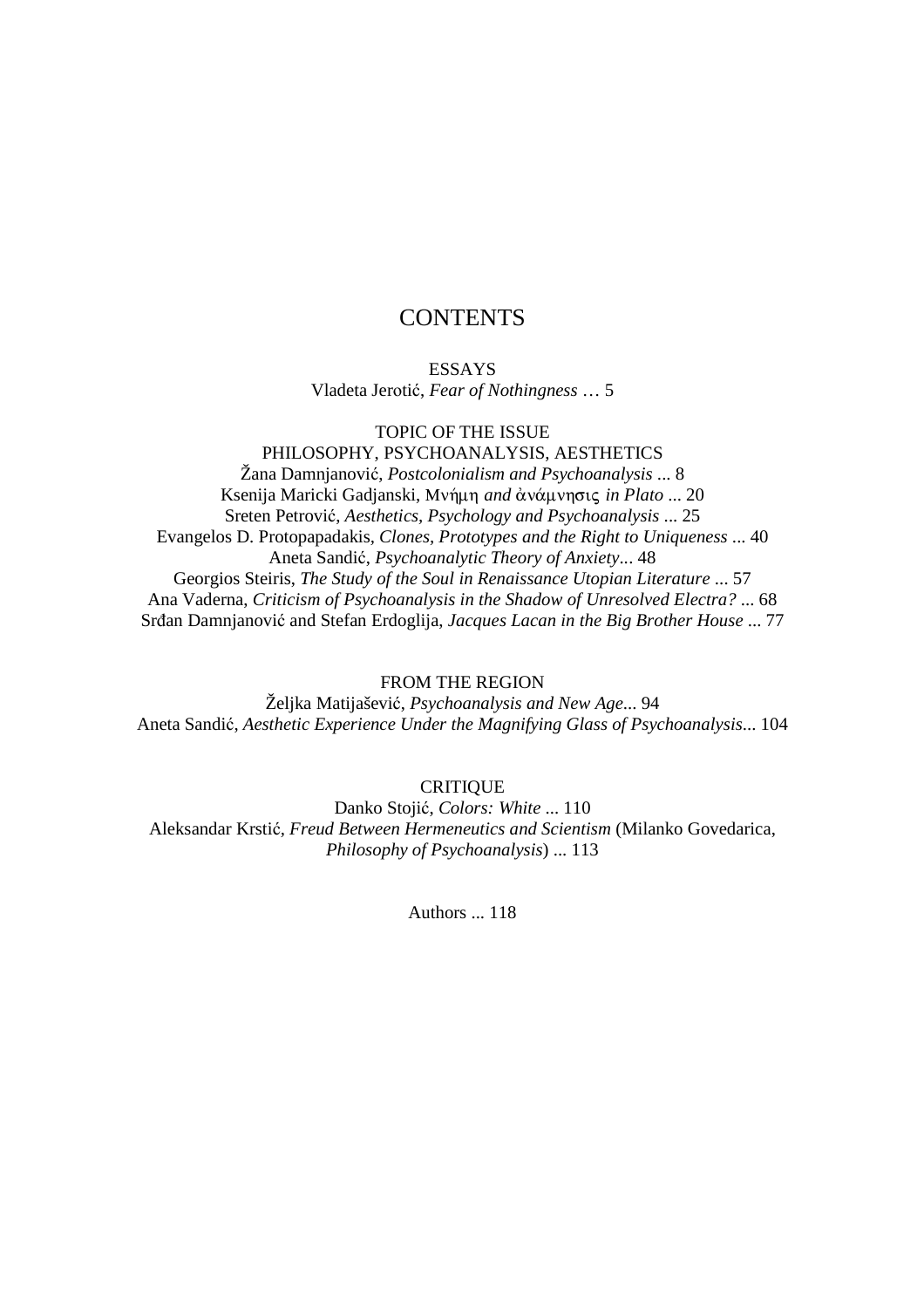Evangelos D. Protopapadakis, PhD National and Kapodistrian University of Athens

Agrafa I 2/2013 UDC 604.7 UDC 342.7 Originalni naučni rad Original Scientific Paper

-

# Clones, Prototypes and the Right to Uniqueness

 Apstract: Human cloning until recently has been considered to belong to the domain of science fiction; now it is a tangible possibility, a hopeful as well as a fearsome one. One of the fears that necessarily come along with it is about the peril cloning might represent for human uniqueness, since the clones are expected to be identical to their prototypes; this would unavoidably compromise moral agents' right to a unique identity. In this paper I will put under examination the argument against cloning that is based upon the right to a unique identity; I will argue that cloning represents no actual threat for anybody's unique identity, therefore this argument is futile. I will also support the view that the so-called right to a unique identity is not as indisputable as to serve as the basis of a moral argument against human reproductive cloning.

Keywords: Human cloning, rights, identity, uniqueness, individuality.

The possibility of creating human beings by means of transferring the nucleus of a somatic cell to an enucleated ovum is very likely to allow in the near future for the production of humans identical to already existing ones, or to ones that once existed, but now do not<sup>1</sup>. These genetically manufactured humans are usually being referred to as *clones*, and the persons from whom the somatic cell nuclei have been extracted are being called *prototypes*. In my opinion both terms are undue and misleading; I will use them henceforward, however, for reasons of compliance with the established terminology. The fact that the clones and their prototypes will allegedly be identical to each other is considered by some bioethicists to constitute a major threat to some moral rights of the clones, rights that non-clones are free to enjoy, such as the right to ignorance<sup>2</sup>, or that to

<sup>&</sup>lt;sup>1</sup> National Bioethics Advisory Commission, Cloning Human Beings: Report and Recommendations of the *National Bioethics Advisory Commission* (Rockville, Maryland June 1997), 13.

<sup>2</sup> See Sören Holm, "A Life in the Shadow: One Reason Why We Should Not Clone Humans", *Cambridge Quarterly of Healthcare Ethics* 7 (1998): 160-162. Also Hans Jonas, "Lasst uns einen Menschen klonieren: Von der Eugenik zu der Gentechnologie", in *Technik, Medizin und Ethik – Praxis des Prinzips der Verantwortung*, edited by Hans Jonas (Frankfurt am Main: Suhrkamp, 1987), 190 and Tuija Takala, "The Right to Genetic Ignorance Confirmed", *Bioethics* 13.3/4 (1999): 288-293, 289, as well as Juha Raikka, "Freedom and the right (not) to know", *Bioethics* 12.1 (1998): 49-63, 50-51.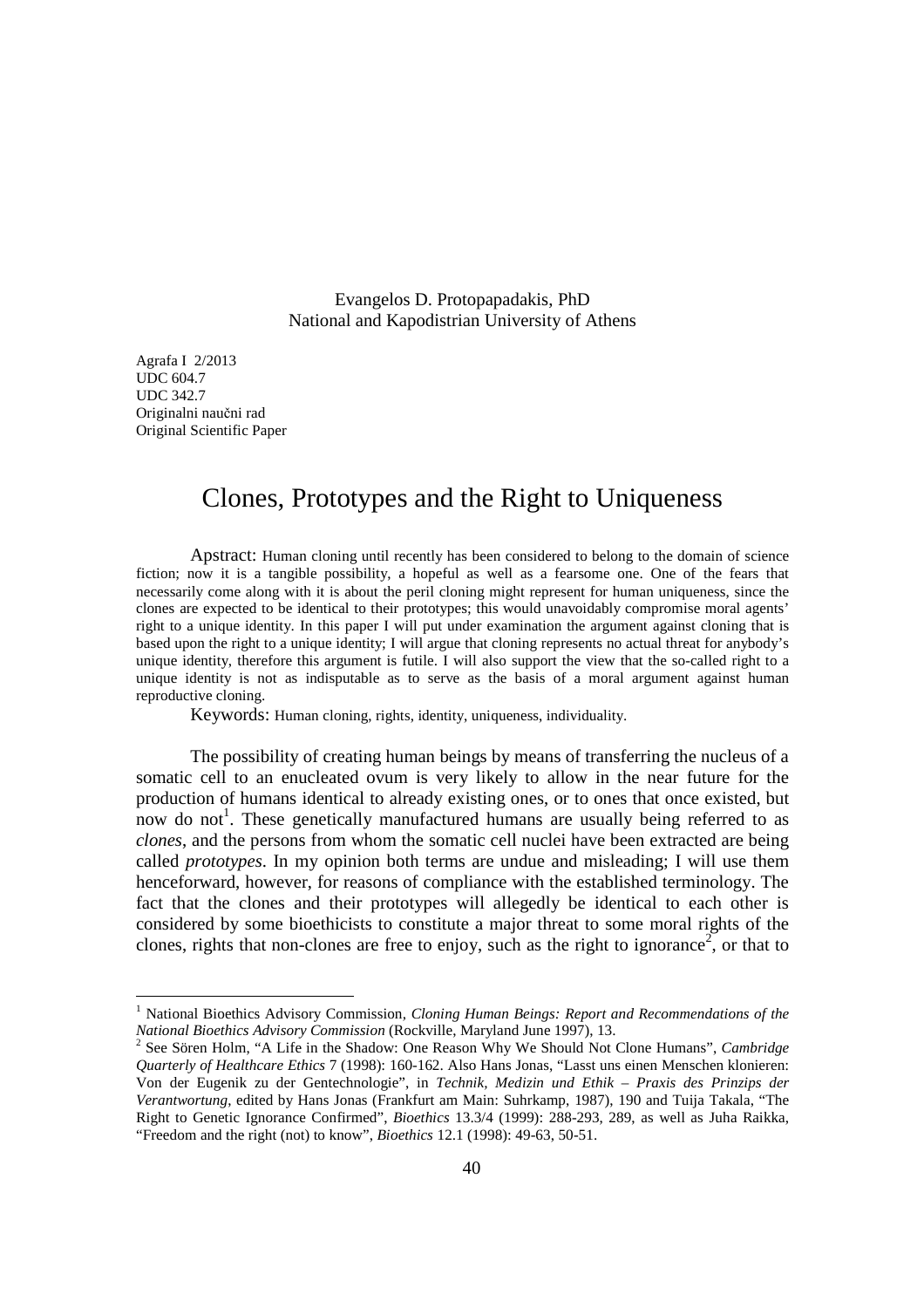an open future etc<sup>3</sup>. There is a particular right, however, that is considered to be not just threatened, but *a priori* and inescapably violated by the very fact that a person is being born as a clone. This is the right to a unique identity, to individuality, or to uniqueness, a right that a clone will be in no position to enjoy or even claim due to his or her very particular nature and the way he or she has come into existence<sup>4</sup>. In this short paper I will support the view that this objection is grounded neither on fact nor on reason. In particular, I will argue that: [a] cloning does not actually compromise neither the prototype's nor the clone's unique identity, [b] the right to a unique identity is not as indisputable as to bolster any moral argument.

As for my first claim, namely that cloning poses no threat to anyone's uniqueness, I cannot resist the temptation of starting with an argument that might sound like a sophism: if the term *clone* by definition describes a potential person that would be the exact copy of another individual, the prototype, and if the prototype is a unique individual, then the clone should be a unique individual as well, otherwise he or she could not be an exact copy. Hence, either the clone – as an exact copy of a unique individual – is a unique individual too, so no one's uniqueness is at stake, or the clone is not an exact copy of the prototype – since he or she lacks at least one property or quality the prototype possesses – so again no one's individuality is being compromised. This sounds like a witticism, of course, since common belief holds on the one hand that exact duplication is achievable, and on the other that the property or quality of uniqueness is *exactly what is being destroyed* by duplication.

To Leibniz, however, my sophism would rather seem as a synopsis of his view that there can be no exact duplicates in nature, either natural or artificial. To him, "… it is not true that two substances can resemble each other completely and differ only in number"<sup>5</sup>, or, as he explains elsewhere, "in nature, there cannot be two individual things that differ in number alone*.* For it certainly must be possible to explain why they are different, and that explanation must derive from some difference they contain… for never do we find two eggs or two leaves or two blades of grass in a garden that are perfectly similar. And thus, perfect similarity is found only in incomplete and abstract notions, where things are considered only in a certain respect"<sup>6</sup>. This is Leibniz's law for the identity of the indiscernibles, according to which if two beings have every quality of theirs in common, they *cannot be two*, but are actually *one*. Tagging along after Leibniz John McTaggart derived his own law for the dissimilarity of the diverse by applying the rule of contraposition to Leibniz's maxim: if two beings are numerically distinct, then they should also be qualitative distinct, to wit there must be at least one quality that one

-

<sup>3</sup> See Helga Kuhse, "Should Cloning Be Banned for the Sake of the Child?", *Poiesis and Praxis* 1 (2001): 17-33, 20. Also Dena Davis, "Genetic Dilemmas and the Childs Right to an Open Future", *Hastings Center Report* 27.2 (1997): 7-15, 9. For the right to an open future see Joel Feinberg, *Freedom and Fulfillment: Philosophical Essays* (Princeton, NJ: Princeton University Press, 1994), 76 ff.

<sup>4</sup> The European Parliament, "Resolution on Cloning", *Official Journal* C 034 02/02/1998, p. 0164: "The European Parliament, […] 1. Stresses that each individual has a right to his or her own genetic identity and that human cloning is, and must continue to be, prohibited; 2. Calls for an explicit worldwide ban on the cloning of human beings; 3. Urges the Member States to ban the cloning of human beings at all stages of formation and development, regardless of the method used […]".

<sup>5</sup> Gottfried W. F. von Leibniz, "Discourse on Metaphysics", *Philosophical Essays*, translated by Roger Ariew & Daniel Garber (Indianapolis: Hackett, 1989), 41-42.

<sup>6</sup> Ibid., "Primary Truths", 32.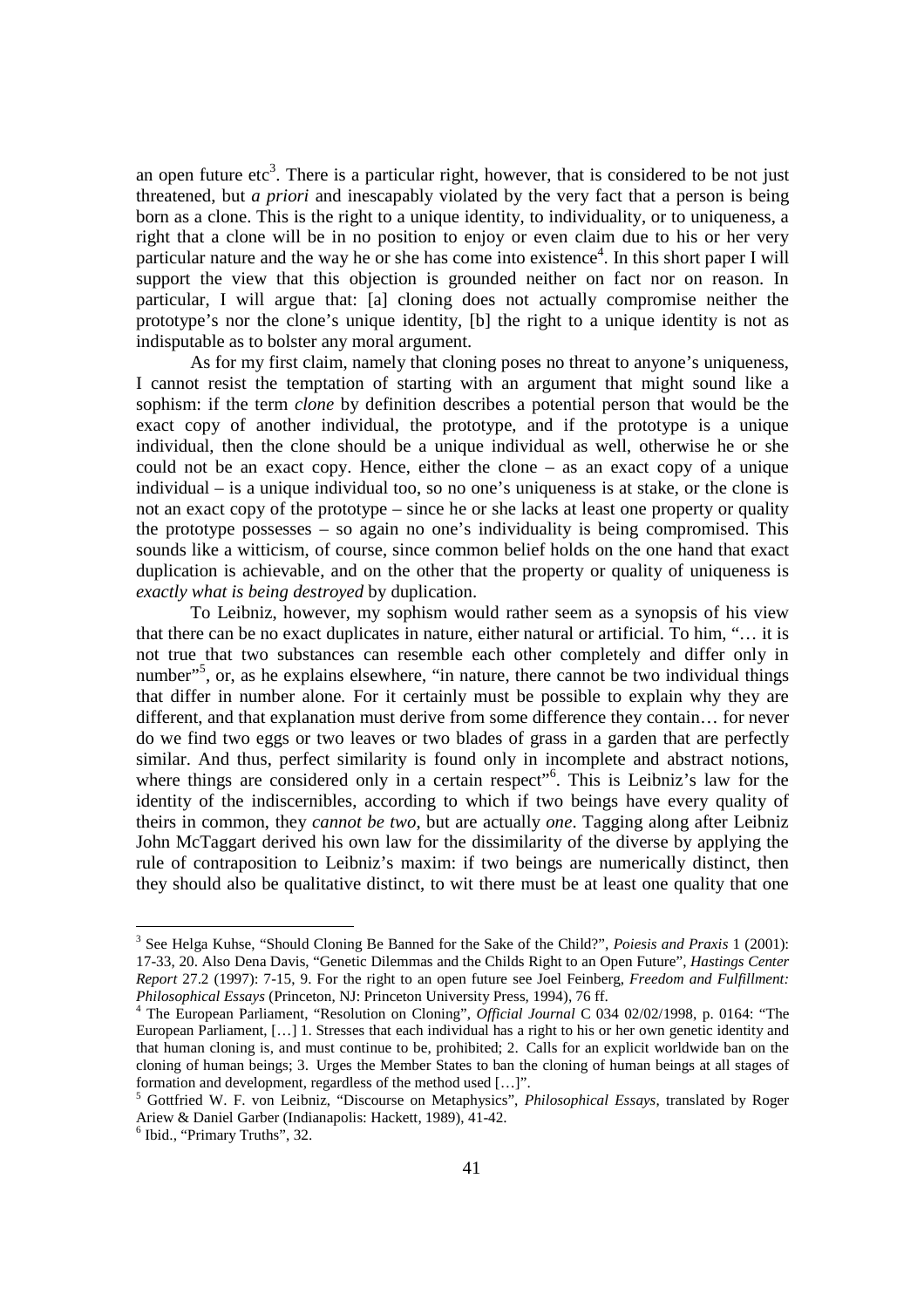of these two beings has, but the other lacks<sup>7</sup>. As McTaggart puts it, diversity implies dissimilarity, and two things cannot be exactly equal, or have the same nature. If Leibniz's and McTaggart's views were applied to cloning, we could only agree that since the clone and his or her prototype will be numerically distinct from each other<sup>8</sup>, there should be *at least one* quality they will not have in common, therefore they will necessarily be also qualitative discernible. It seems that in the charming and orderly arranged world of propositional logic – or, better, of metaphysics based on logic – my initial claim that cloning threatens nobody's uniqueness wouldn't that easy be rejected as a witticism.

Our world, however, is not that of propositional logic, therefore arguments like the one I just presented are not expected to serve as a satisfactory response to moral objections. They surely didn't convince the members of the European Parliament, who declared that each individual has a right to his or her own genetic identity and that human cloning is, and must continue to be, prohibited<sup>9</sup>, or bioethicists like Arthur Caplan, among others, who argued regarding cloning that "one of the things we treasure about ourselves is our individuality.... You begin to worry that when you deliberately set out to make copies of something, you lessen its worth<sup>"10</sup>. It seems that we think of our uniqueness so highly, that much greater effort is required to appease the fear that it might be compromised due to cloning. But in which way could human uniqueness be threatened by virtue of cloning?

As I see things, individuals in general are different or similar to each other with regard to [a] their genome, [b] their phenotype and, [c] their character and personality. When we say that an individual is unique, we assume that it features at least one – even a slight – difference to every other of its kind concerning one of these three above mentioned categories. It follows that, if an individual is identical to any other of its kind, it has to be such with regard to *every single one* of its properties or attributes at the same time. Cloning, therefore, would be a threat to an individual's unique identity, if and only if it proved capable of providing scientists with the means to produce at least *two* individuals with exactly the same genes, looks and character at the same time. This, however, doesn't seem to be a part of the actual powers of cloning.

Cloning concerning humans so far seems to be attainable primarily  $-$  if not solely – by means of nuclear transfer, a process that could be roughly outlined as extracting the nucleus of a somatic cell taken from the prototype and transferring it to an enucleated ovum in order to produce a clone; this method allegedly guarantees that the clone will be an exact genetic copy of the somatic cell donor<sup>11</sup>. This is not exactly accurate, however. As far as genomic identification is concerned, it is true that the clone's gene-set is expected to be almost fully determined by the genetic information that is being contained in the nucleus of the donor's somatic cell. The nucleus, though, has to be implanted into an enucleated ovum, and the ovum will necessarily convey its own genetic information to the clone contributing thus to the clone's genome. The cytoplasm, actually, which

 7 John McTaggart, *The Nature of Existence* (Cambridge: Cambridge University Press, 1988), vol. 1, § 94.

<sup>8</sup> Kathinka Evers, "The Identity of Clones", *Journal of Medicine and Philosophy* 24.1 (1999): 67-76, 69. <sup>9</sup> See supra note 4.

<sup>10</sup> Quoted in Ruth Macklin, "Splitting Embryos on the Slippery Slope: Ethics and Public Policy", *Kennedy Institute of Ethics Journal* 4.3 (1994): 209-225, 215.

<sup>&</sup>lt;sup>11</sup> National Bioethics Advisory Commission, *Cloning Human Beings: Report and Recommendations* (Rockville, Maryland, 1997), 14.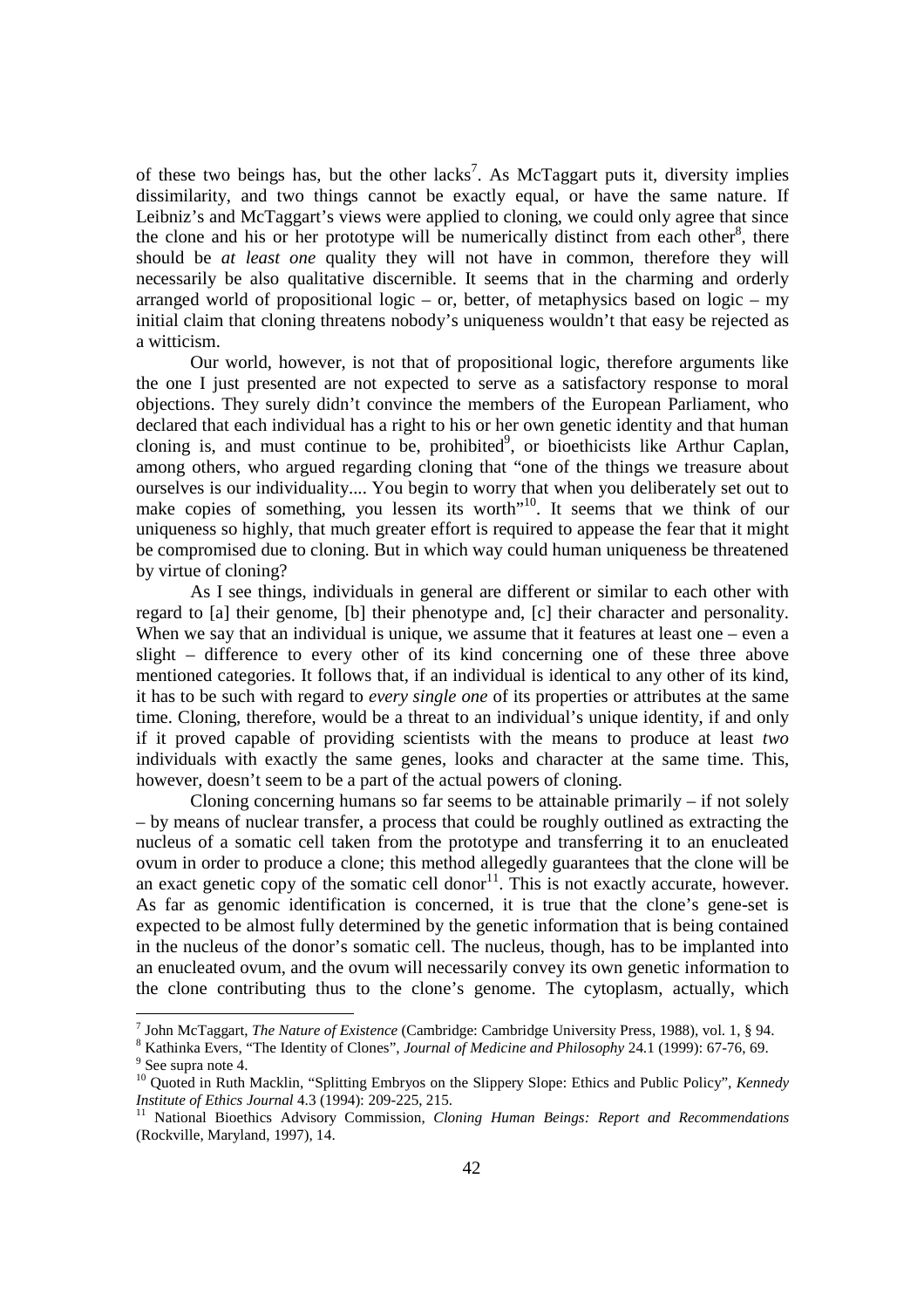belongs to the ovum, passes on to the new organism the mitochondrial  $DNA^{12}$ , which is a tiny 0, 05 % of the individual's overall genetic information<sup>13</sup>. This might seem like a negligible proportion, but in genetics such genomic dissimilarities are of enormous significance and result in huge differences, especially if we consider that between humans and apes stands only a fragile 2 % of genetic difference, which, nevertheless, results in two totally different species. A clone, of course, could only share the genetic information of his or her prototype's nuclear DNA; his or her mitochondrial DNA, nevertheless, would be necessarily different, since the enucleated ovum that would be used in the procedure of his or her cloning could never be identical to the ovum that produced the prototype. In other words, even if our purpose was to duplicate the exact Mozart's genome, for example, in order to succeed in this we would need to be in possession not only of one of Mozart's somatic cells, but also of an ovum extracted from his mother's oocytes $14$ . But not just any ovum would suffice; the only ovum that would allow an exact genomic duplication of Mozart would be the one that had been once fertilized to produce Mozart, since the genetic information contained in two different ova is not stable, even if both have been retrieved from the very same oocyte<sup>15</sup>. In the light of all these some feel safe even to argue that a clone should reasonably be expected to have more genetic differences to the prototype than identical twins actually have to each other<sup>16</sup>. If these empirical data are correct, they seem to prove beyond any reasonable doubt that exact genomic replication far exceeds the powers of genetic engineering: even if the genomic difference between the clone and the prototype would be as slight as 0, 05 %, the clone would still be genetically *different* to the prototype although *very similar*; in any case, these two beings would not be *identical*. Given all these, genetic uniqueness seems not to be at stake in the case of human reproductive cloning.

Let us, however, assume for the sake of the discussion that the advances in genetics in the near future are likely to allow geneticists to overcome the obstacles posed by the mitochondrial DNA, and that exact duplication of the human genome would become achievable. In my view the prospect of producing two individuals with exactly the same genome wouldn't be that objectionable or that fearsome if it didn't necessarily lead to identical phenotypes. But does it? Geneticists so far conclude that our phenotype, to wit the way we actually are and look, is not determined solely by our genes<sup>17</sup>. Aside from the gene-set there are numerous other variables that affect gene expression and have a major impact on our phenotype. Such factors are, among others, the intrauterine environment<sup>18</sup>, the stages of placentation and embryo-maternal circulation<sup>19</sup>, the

-

<sup>12</sup> Helga Kuhse, "Should Cloning Be Banned for the Sake of the Child?", *Poiesis and Praxis* 1 (2001): 17- 33, 21.

<sup>13</sup> Françoise Baylis, "Human Cloning: Three Mistakes and an Alternative", *Journal of Medicine and Philosophy* 27.3 (2002): 319-337, 324-325.

<sup>14</sup> Leon Eisenberg, "The Outcome as Cause: Predestination and Human Cloning", *The Journal of Medicine and Philosophy* 1.4 (1976): 318-331, 326.

<sup>15</sup> Bernard E. Rollin, "Keeping up with the Cloneses: Issues in Human Cloning", *The Journal of Ethics* 3.1 (1999): 51-71, 63.

<sup>16</sup> Martin LaBar, "The Pros and Cons of Human Cloning", *Thought* 59 (1984): 319-333, 325.

<sup>&</sup>lt;sup>17</sup> Gregory E. Pence, *Who's Afraid of Human Cloning?* (New York: Rowman & Littlefield Publishers, 1998), 14.

<sup>18</sup> Françoise Baylis, "Human Cloning: Three Mistakes and an Alternative", *Journal of Medicine and Philosophy* 27.3 (2002): 319-337, 324-325.

<sup>19</sup> Leon Eisenberg, "The Outcome as Cause: Predestination and Human Cloning", *The Journal of Medicine*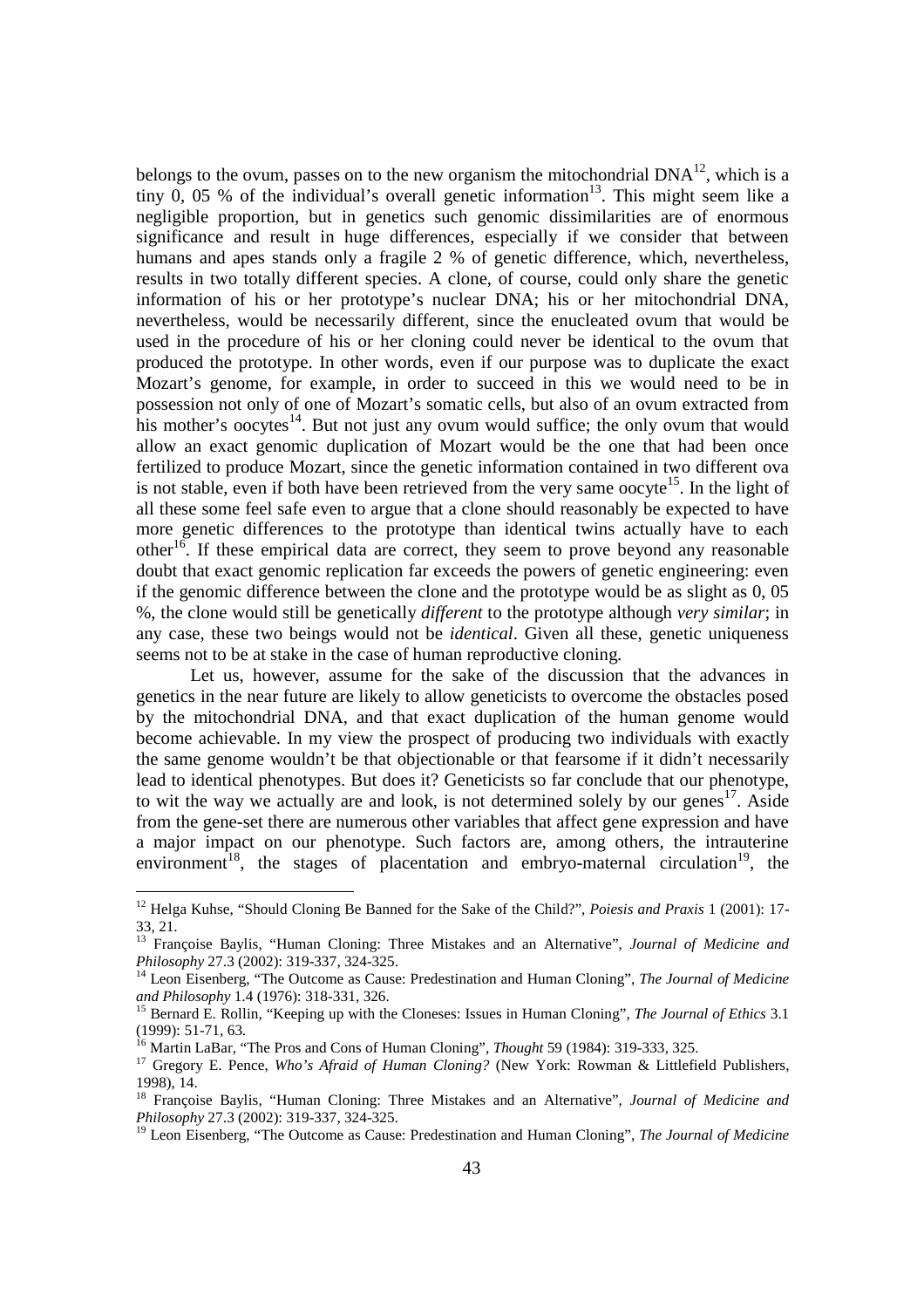spontaneous mutations genes constantly undergo<sup>20</sup>, etc. Even monozygotic twins, who share an as similar as possible gene-set and uterine environment, are not phenotypically identical to each other, and sometimes they differ greatly. Given all these, we are allowed to assume that not only will a clone be different from his or her prototype with regard to his or her phenotype, but also that multiple clones of the same prototype might differ to each other in some degree, as well<sup>21</sup>. Even if this wasn't the case, however, and a clone actually looked exactly the same as his or her prototype, I don't see why this should be considered of major moral significance concerning either the clone's or the prototype's right to a unique identity. If physical similarity or identification could actually infringe one's uniqueness, we should assume the same with regard to monozygotic twins. Nevertheless, according to the majority of people – philosophers included! – monozygotic twins are perfectly unique individuals: they are being treated as such, and nobody seriously maintains that their right to a unique identity has been violated by the fact that they have been born as twins. To quote John Harris, "artificial clones do not raise any difficulties not raised by the phenomenon of natural twins<sup> $22$ </sup>. We do not feel apprehensive when natural twins are born, why should we when twins are deliberately created? One could object, of course, that natural twins just occur as a natural phenomenon, while clones will be created by choice, and moral evaluation is applicable only to deliberate human deeds. This objection would stand in the case monozygotic twins were born *only* due to spontaneous natural genetic procedures. This is not the case, however. Many people undergo fertility enhancement therapies perfectly aware of the fact that these techniques more than often result in multiple pregnancy. Nobody, however, assumes that this deliberate choice of theirs to undergo fertility enhancement therapies is morally objectionable due to the risk of giving birth to monozygotic twins $^{23}$ . Since in the case of natural clones we do not tend to assume that something morally wrong has happened, I don't see why we should think the contrary in the case of artificial clones – *a fortiori* since that they are likely to be much less similar to their prototypes than monozygotic twins are to their brothers or sisters for the reasons I previously explained.

So far I have argued that the exact duplication of the human genome and phenotype is not in the powers of human reproductive cloning, and it seems highly unlikely that it ever is. Therefore either the clone's or the prototype's right to a unique identity is being at stake due to human reproductive cloning, at least as far as genomic and phenotypic uniqueness is concerned. At this point I could rest my case, since it is more than obvious that two persons that would be genetically unlike (even slightly) and would also look different (even slightly) would necessarily count as *unique individuals*, even if they shared exactly the same character and personality traits. Nevertheless, I

l

*and Philosophy* 1.4 (1976): 318-331, 324.

<sup>&</sup>lt;sup>20</sup> See Lansing M. Prescott, John P. Harley & Donald A. Klein, *Microbiology*, 5<sup>th</sup> edition (New York: McGraw-Hill, 2002), 226 ff.

<sup>21</sup> Bernard E. Rollin, "Keeping up with the Cloneses: Issues in Human Cloning", *The Journal of Ethics* 3.1  $(1999)$ : 51-71, 63.

<sup>22</sup> John Harris, "Goodbye Dolly?' The Ethics of Human Cloning", *Journal of Medical Ethics* 23 (1997): 353-360, 353.

<sup>23</sup> Dan Brock, "Cloning Human Beings: An Assessment of the Ethical Issues Pro and Con", in *Cloning and the Future of the Human Embryo Research*, edited by Paul Lauritzen, 93-113 (New York: Oxford University Press, 2001), 103.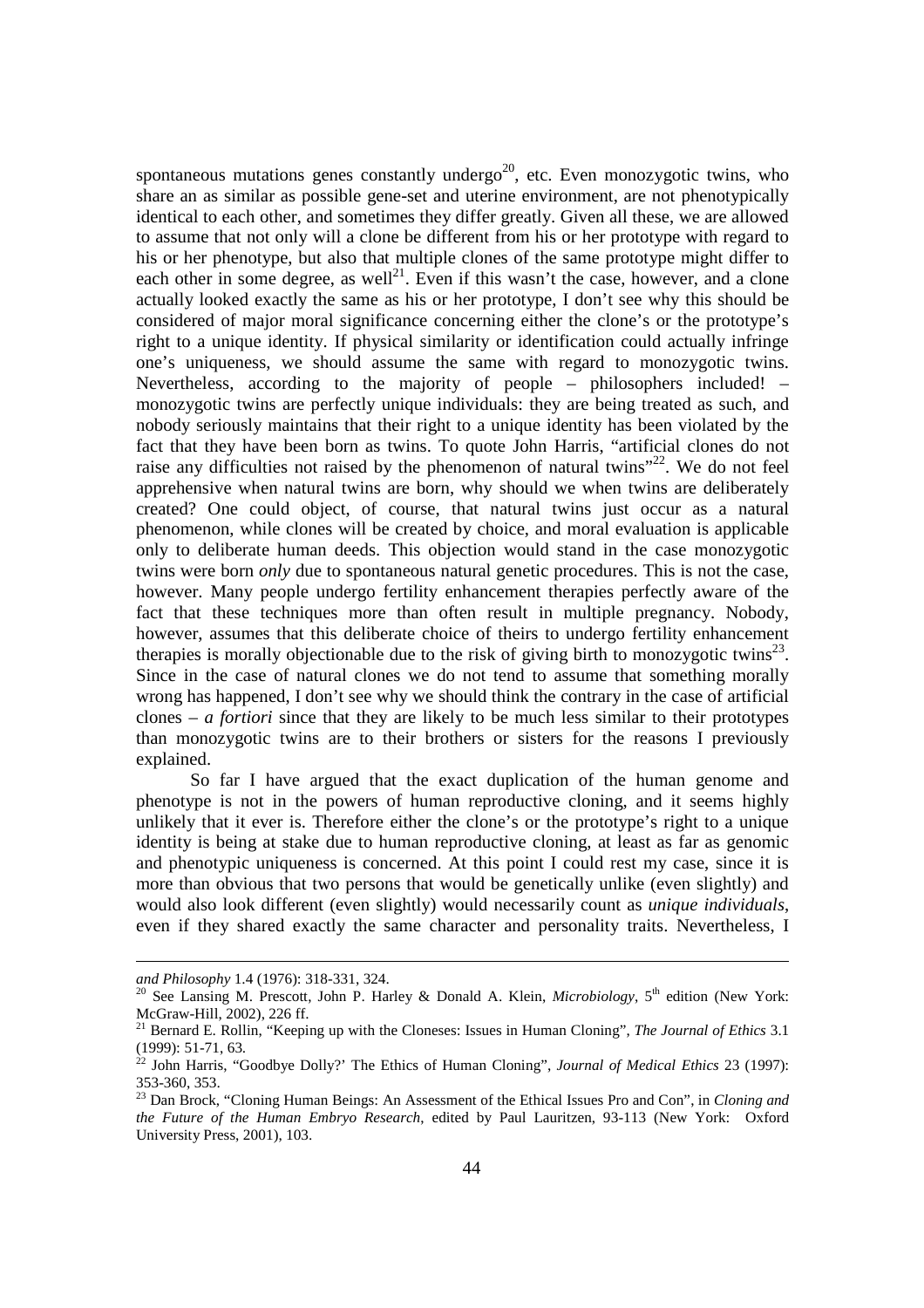would like to add a few words concerning the alleged danger of duplicating the personality of a human being by means of cloning. Such a belief could stand only in the light of the strictest genetic determinism, which is a view that assumes that the character and the personality of humans is being determined *only* by the genomic heritage a person is endowed with, to wit by genetic information contained into one's DNA, and that neither the environment in which one grows, nor chance or free will have a part in the formation of one's personality. I totally disagree with genetic determinism, but this is not the time to argue in detail against it. I will only suggest that appealing to genetic determinism in order to argue that cloning is morally unjustifiable because it violates someone's moral right to his or her unique identity, in my view seems to be neither a clever nor an effective choice. This is because, if both personality and character are being determined only by a given gene-set, one's deeds are not for one to decide about; they are rather inevitable events to which one is being *nolents volents* dragged by one's own inherent genetic disposition. If this is so, debates on moral issues – including the one concerning the right to a unique identity in relation to human reproductive cloning – are only in vain: people will eventually do what their genes compel them to do; therefore all arguments for or against cloning (the one that focuses on genetic determinism all the same) couldn't be of any real significance. Nevertheless, those that oppose cloning on grounds of genetic determinism seem to hold that their arguments concerning the alleged violation of the clone's right to a unique personality *is of some significance* for the debate, at least as long as they claim that their views should be taken into account. But not both can stand at the same time; either genetic determinism is true and moral debates are nothing more than just shadow play, or moral discussions have decisive impact on the choices of moral agents and genetic determinism is false. If genetic determinism may apply to clones, it should equally apply to bioethicists as well.

In this paper I invested all my efforts in arguing that human reproductive cloning puts neither the clone's nor the prototype's uniqueness at stake, hence the so-called right to a unique identity is irrelevant to the debate concerning human reproductive cloning. I would like to conclude with some further thoughts on the applicability of such a right in the case of human cloning. As I see it, a moral right outlines some kind of permission or freedom that all moral agents should enjoy concerning their choices; in other words, if a person is being acknowledged the moral right *to something*, then this person is free to opt – or not to opt – for this *something*. This *something* on the one hand has to be considered of such high moral significance as to have a moral right exclusively tailored to its protection (a right to chewing gum, for example, would be nonsensical), and on the other hand it should be in actual peril of being deprived from its claimant or holder due to other moral agents' acts or omissions. When it comes to the so-called right to a unique identity, in my view not all the above requirements are actually being met. To begin with, not every moral agent can claim the so-called right to a unique identity: naturally born twins surely cannot. As a matter of fact, this right seems to have been tailored exclusively for clones. If this is the case, then we should have to accept *two distinct categories* of rights holders, one of non-clones (with lesser moral rights, since non-clones would not be allowed the right to a unique identity), and another one of clones (who would be acknowledged all the rights of the former plus the one to a unique identity). Even if this was possible, I cannot see how it could be morally defended. As for the second requirement, to argue that one has the right to be born a unique individual can only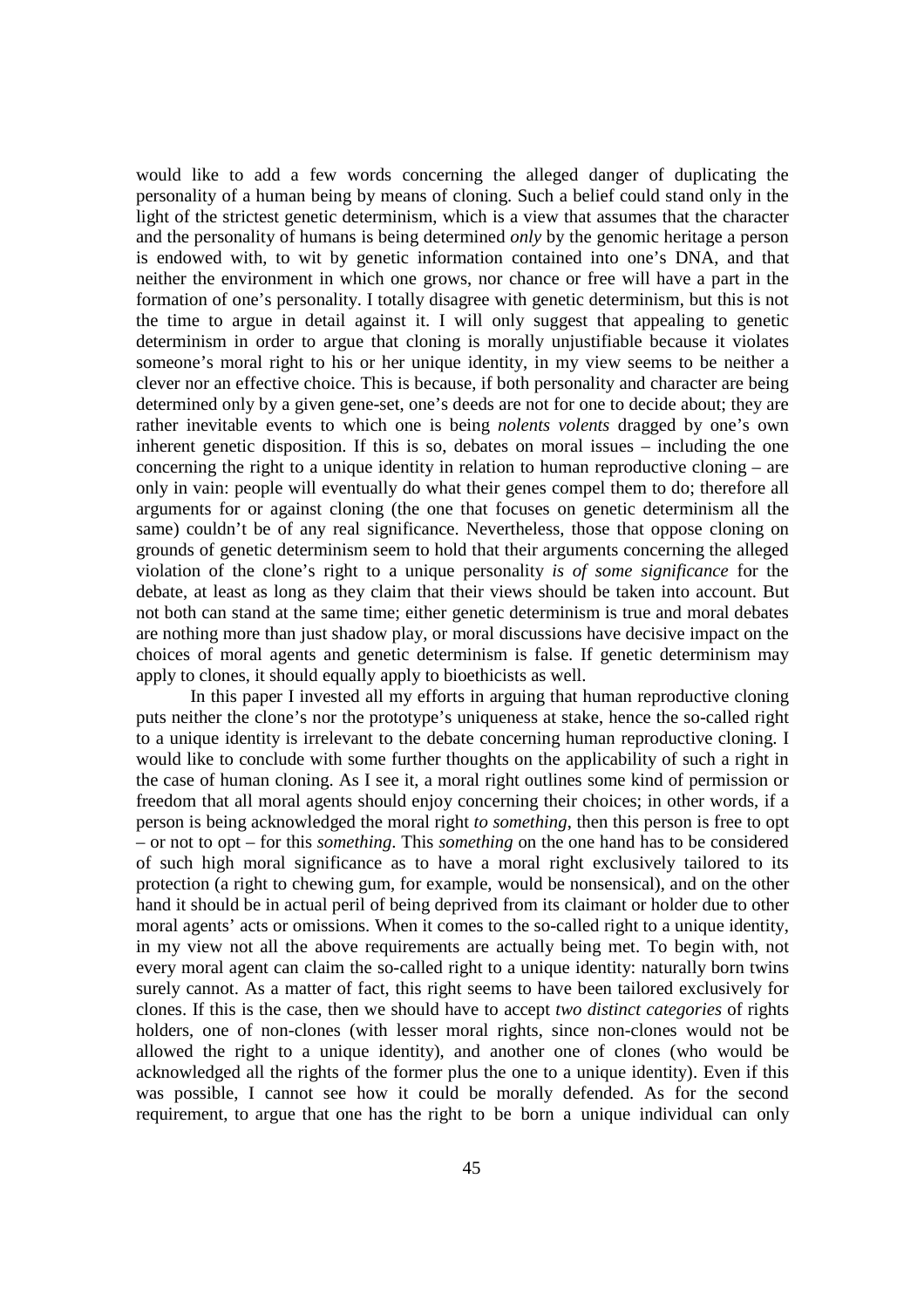imply that one would be severely damaged or harmed if he or she was born identical to somebody else. But this is not always – or, according to some, it can never be<sup>24</sup> – the case. Anyone who experiences the misfortune of having been born with spina bifida, cystic fibrosis or hydrocephalus would eagerly give away his or her right to a unique identity for a chance to be identical to a person with better prospects in life. Uniqueness seems to have been a bit overestimated as a property and, anyway, clones could think of it as less valuable to them than we do. As for the third requirement, the one that focuses on the potential peril that cloning could represent for either the clone's or the prototype's uniqueness, I have already at length argued that such a view cannot easily be defended.

The moral debate concerning cloning  $-$  and, in particular, human cloning  $-$  is probably the most challenging in our times, and this is not without a good reason: in its core lurk miracles and hopes, power and dreams, high stakes and equally high risks. As it is with every moral issue of such significance human cloning has fervent advocates as well as dedicated opponents, and both come with sharp arrows in their quivers. In this paper I endeavored to determine the sharpness of one of these arrows, and I found it faulty. I argued that cloning does not compromise either the clone's or the prototype's right to a unique identity primarily because the exact duplication of the human genome, phenotype and personality is beyond the powers of today's genetics. I also suggested that the right to a unique identity is not as indisputable as to bolster any moral argument. But this issue is just a part of a debate that is expected to last long and be a challenging one.

#### **Literature**

-

 Adams Robert M., "Existence, Self-Interest, and the Problem of Evil", *Noûs* 13 (1979): 53–65. Bayles Michael, "Harm to the Unconceived", *Philosophy & Public Affairs* 5 (1976): 292–304.

 Davis Dena, "Genetic Dilemmas and the Childs Right to an Open Future", *Hastings Center Report*  27.2 (1997): 7-15.

 Eisenberg Leon, "The Outcome as Cause: Predestination and Human Cloning", *The Journal of Medicine and Philosophy* 1.4 (1976): 318-331.

 Evers Kathinka, "The Identity of Clones", *Journal of Medicine and Philosophy* 24.1 (1999): 67- 76.

 Feinberg Joel, *Freedom and Fulfillment: Philosophical Essays* (Princeton, NJ: Princeton University Press, 1994).

 Harris John, "Goodbye Dolly?' The Ethics of Human Cloning", *Journal of Medical Ethics* 23 (1997): 353-360.

Baylis Françoise, "Human Cloning: Three Mistakes and an Alternative", *Journal of Medicine and Philosophy* 27.3 (2002): 319-337.

Brock Dan, "Cloning Human Beings: An Assessment of the Ethical Issues Pro and Con", in *Cloning and the Future of the Human Embryo Research*, edited by Paul Lauritzen, 93-113 (New York: Oxford University Press, 2001).

<sup>&</sup>lt;sup>24</sup> According to Derek Parfit's *non identity* argument, the clone would not be harmed even in the case he or she was born identical to another person, because otherwise the clone would have never been born at all. See Derek Parfit, *Reasons and Persons* (Oxford: Clarendon Press, 1987), 357 ff. Also Michael Bayles, "Harm to the Unconceived", *Philosophy & Public Affairs* 5 (1976): 292–304; Robert M. Adams, "Existence, Self-Interest, and the Problem of Evil," *Noûs* 13 (1979): 53–65; Gregory Kavka, "The Paradox of Future Individuals," *Philosophy & Public Affairs* 11 (1982): 93-112 and M. A. Roberts, "The Nonidentity Fallacy: Harm, Probability and Another Look at Parfit's Depletion Example", *Utilitas* 19.3 (2007): 267-311, 268.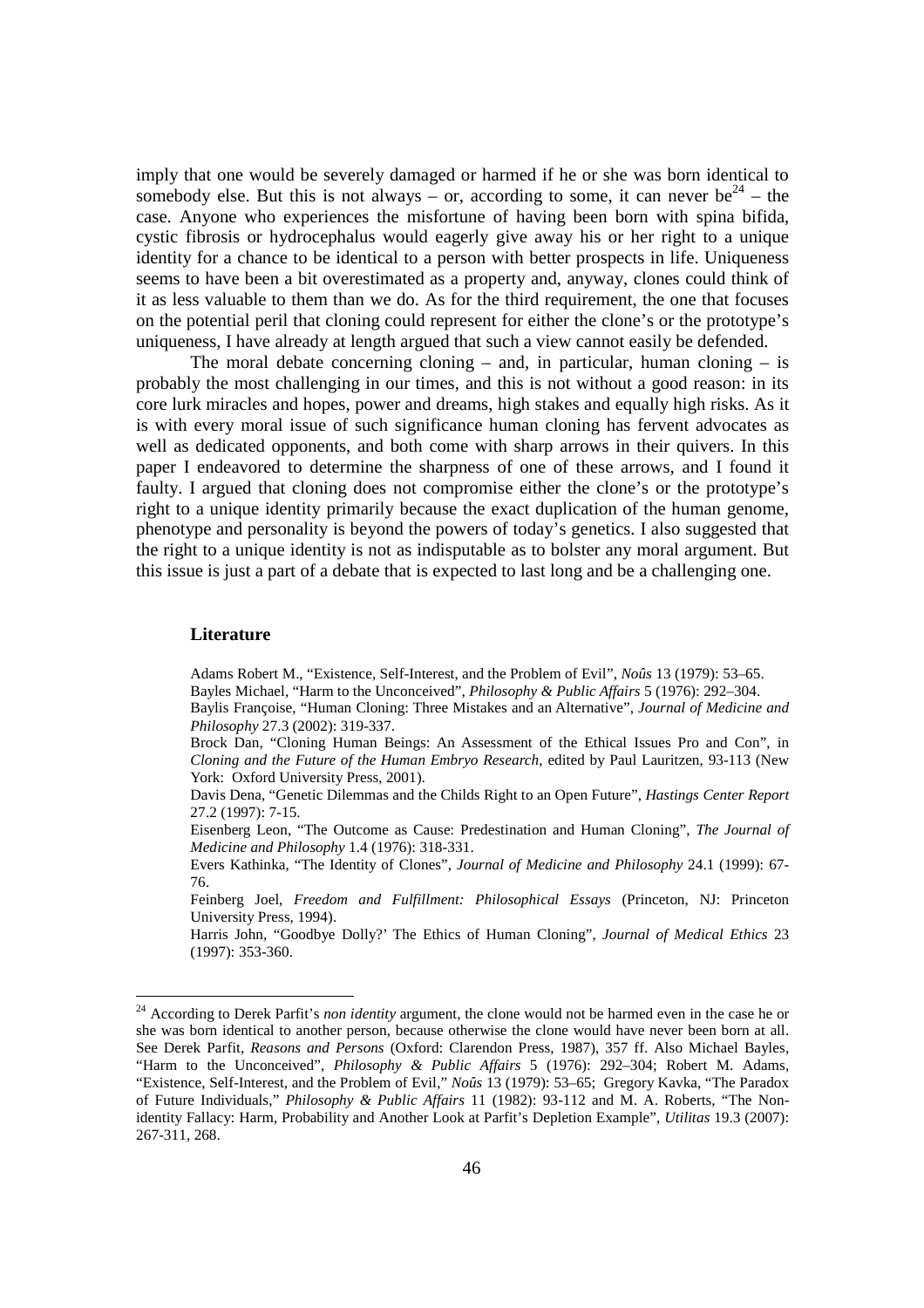Holm Sören, "A Life in the Shadow: One Reason Why We Should Not Clone Humans", *Cambridge Quarterly of Healthcare Ethics* 7 (1998): 160-162.

 Jonas Hans, "Lasst uns einen Menschen klonieren: Von der Eugenik zu der Gentechnologie", in *Technik, Medizin und Ethik – Praxis des Prinzips der Verantwortung*, edited by Hans Jonas (Frankfurt am Main: Suhrkamp, 1987).

 Kavka Gregory, "The Paradox of Future Individuals," *Philosophy & Public Affairs* 11 (1982): 93- 112.

 Kuhse Helga, "Should Cloning Be Banned for the Sake of the Child?", *Poiesis and Praxis* 1 (2001): 17-33.

LaBar Martin, "The Pros and Cons of Human Cloning", *Thought* 59 (1984): 319-333.

 Leibniz Gottfried W. F. von, "Discourse on Metaphysics", *Philosophical Essays*, translated by Roger Garber Ariew & Daniel (Indianapolis: Hackett, 1989).

 Macklin Ruth, "Splitting Embryos on the Slippery Slope: Ethics and Public Policy", *Kennedy Institute of Ethics Journal* 4.3 (1994): 209-225.

 McTaggart John, *The Nature of Existence* (Cambridge: Cambridge University Press, 1988), vol. 1. National Bioethics Advisory Commission*, Cloning Human Beings: Report and Recommendations of the National Bioethics Advisory Commission* (Rockville, Maryland June 1997).

Parfit Derek, *Reasons and Persons* (Oxford: Clarendon Press, 1987).

 Pence Gregory E., *Who's Afraid of Human Cloning?* (New York: Rowman & Littlefield, 1998), 14.

Prescott Lansing M., John P. Harley & Donald A. Klein, *Microbiology*, 5<sup>th</sup> edition (New York: McGraw-Hill, 2002).

Raikka Juha, "Freedom and the right (not) to know", *Bioethics* 12.1 (1998): 49-63.

 Roberts M. A., "The Non-identity Fallacy: Harm, Probability and Another Look at Parfit's Depletion Example", *Utilitas* 19.3 (2007): 267-311.

 Rollin Bernard E., "Keeping up with the Cloneses: Issues in Human Cloning", *The Journal of Ethics* 3.1 (1999): 51-71.

Takala Tuija, "The Right to Genetic Ignorance Confirmed", *Bioethics* 13.3/4 (1999): 288-293.

The European Parliament, "Resolution on Cloning", *Official Journal* C 034 02/02/1998.

### Dr Evangelos D. Protopapadakis Univerzitet u Atini

# Klonovi, prototipi i pravo na jedinstvenost

Аpstrakt: Donedavno je smatrano da kloniranje ljudi pripada domenu naučne fantastike, a sada je to opipljiva mogućnost, koja zastrašuje koliko i uliva nadu. Zastrašuje opasnost koju kloniranje nosi po ljudsku jedinstvenost, zato što se od klonova očekuje da budu identični sa svojim prototipovima, te bi to neminovno dovelo u pitanje pravo moralnih delatnika na jedinstveni identitet. U radu ću ispitati argument protiv kloniranja koji je zasnovan na pravu jedinstvenog identiteta, zastupajući tezu da kloniranje ne predstavlja stvarnu pretnju nečijem jedinstvenom identitetu, te je zato taj argument bezuspešan. Takođe ću podržati argument po kome tzv. pravo na jedinstveni identitet ne može neosporno da posluži kao osnova moralnog argumenta protiv reproduktivnog kloniranja.

Ključne reči: kloniranje čoveka, pravo, identitet, jedinstvenost, individualnost.